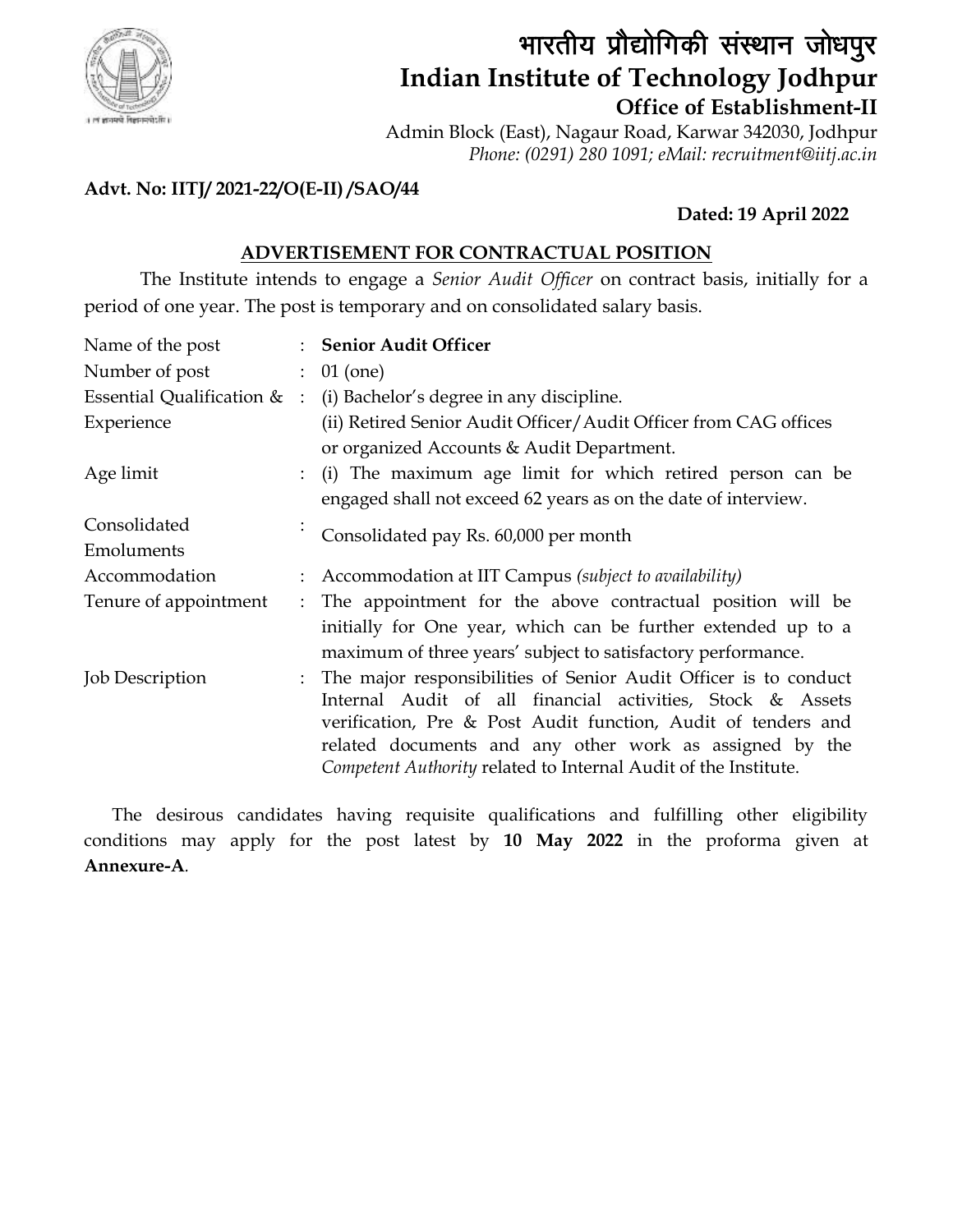### **General Instructions to the applicants:**

1. The candidate who fulfills the requirements may apply in the prescribed format *(Attached as Annexure-A)*. All the certificates (in copy) in support of their qualification, experience as well as *no objection certificate* from the present employer, if any, will be provided with the application form.

A copy of application form with all supporting documents shall be submitted to the Office of Establishment-II, IIT Jodhpur at the address – **[recruitment@iitj.ac.in](mailto:recruitment@iitj.ac.in)** before **10 May 2022 (05:00**  PM) as the process will be done through online mode, application received after the abovementioned date will not be considered.

- 2. Selected candidates shall not have claim on any regular position and shall not be bestowed any of the privileges like Housing, Medical Facility and Other benefits available to the regular employees of the Institute.
- 3. Applicants are advised to ensure, that they possess the minimum essential qualification and experience laid down for the post. Qualification obtained has to be from recognized University/Institute. Eligibility in terms of age, qualification and experience of a candidate shall be considered as on the closing date of advertisement.
- 4. Interested candidates may also in their own interest ensure that they fulfill the eligibility conditions. Ineligible candidates will not be allowed to appear for interview. Verification of documents will be done before interview *(if required)*.
- 5. In case of large number of candidates reporting for interview, the competent authority, IIT Jodhpur reserves the right to shortlist candidates by adopting additional criteria.
- 6. The candidate will be intimated for interview after shortlisting of applications.
- 7. The number of vacancies indicated in the notification is tentative. IIT Jodhpur reserves the right to increase or decrease the number of advertised posts at the time of selection. Further, IIT Jodhpur reserves the right to NOT fill any of the posts advertised.
- 8. No **TA/DA** will be paid for attending the *Selection* Process.
- 9. In case of any inadvertent mistake in the process of selection, which may be detected at any stage even after issue of the appointment letter, the Institute reserves the right to *modify*, *withdraw* or *cancel* any communication made to the Applicants.
- 10. After joining the service of the Institute, the person(s) will have to abide by the Rules, Regulations, Ordinances, Statutes and Act of the Institute applicable from time to time. He/She may be assigned any duty within or outside the Institute depending upon the exigency of the work.
- 11. The Institute shall verify the antecedents or documents submitted by a person at the time of appointment or during the tenure of the service. In case, it is detected that the documents submitted by the candidates are fake, or the person has a clandestine antecedents or background and has suppressed the said information, then his/her services shall be terminated forthwith and legal action may be initiated against such candidates/employees.
- 12. No interim correspondence whatsoever will be entertained from the candidates.
- 13. Canvassing in any form or bringing in any influence political or otherwise will be a disqualification for the post.
- 14. In case of any dispute/ambiguity that may occur in the process of selection, the decision of the Institute shall be final.
- 15. For a query related to Selection Process, applicant may send e-mail on **[recruitment@iitj.ac.in](mailto:recruitment@iitj.ac.in)** However, enquiry/queries related to eligibility for the post/interpretation of rules or forwarding of CV will not be entertained.